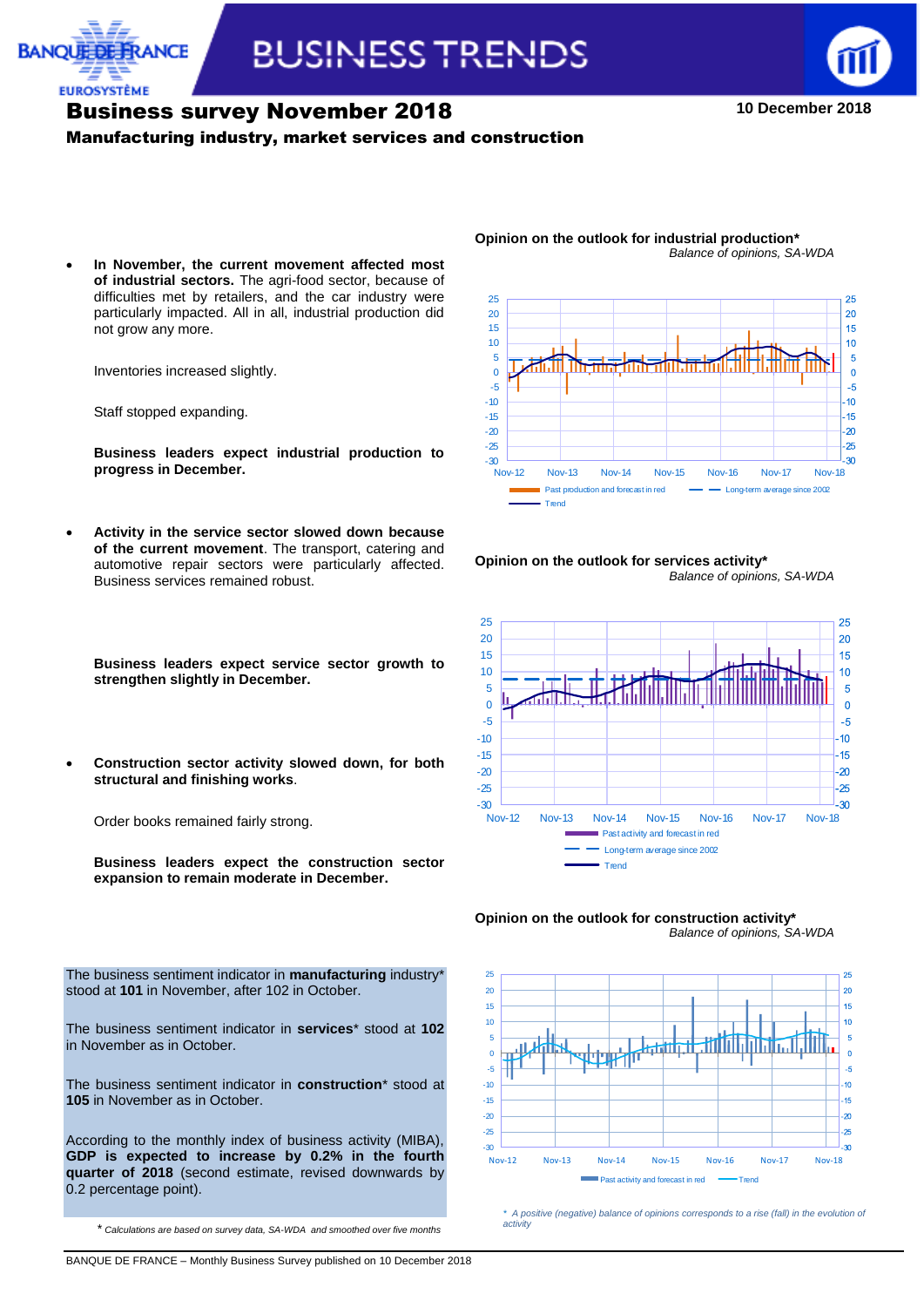



#### **Period under review: November 2018**

| <b>Manufacturing industry</b> |          |                |                |                |        |                |               |        |              |        |              |          |
|-------------------------------|----------|----------------|----------------|----------------|--------|----------------|---------------|--------|--------------|--------|--------------|----------|
|                               | $Jan-18$ | Feb-18         | Mar-18         | Apr-18         | May-18 | <b>Jun-18</b>  | <b>Jul-18</b> | Aug-18 | Sep-18       | Oct-18 | Nov-18       | Dec-18   |
| Change                        |          |                |                |                |        |                |               |        |              |        |              | Forecast |
| Production                    | 4        | 6              | 5              | 6              | $-4$   | 8              | 4             | 9      | 5            | 3      | 0            | 7        |
| <b>Deliveries</b>             | 6        | $\overline{7}$ | 4              | 4              | $-1$   | 8              | 4             | 8      | 10           | 2      | 0            |          |
| Total orders                  | 2        | 10             | 5              | 6              | 3      | 8              | 5             | 10     | 14           | 5      | $\mathbf 2$  |          |
| Staff                         | 4        | 3              | 3              | 4              | 0      | $\overline{2}$ | $\mathbf{1}$  | 1      | 1            | 2      | 0            |          |
| Final goods prices            | 5        | 4              | 3              | 3              | 3      | 3              | 3             | 3      | 3            | 3      | $\mathbf{2}$ |          |
| Commodity prices              | 7        | 6              | 5              | $\overline{4}$ | 6      | $\overline{7}$ | 6             | 5      | 6            | 6      | 5            |          |
| Level                         |          |                |                |                |        |                |               |        |              |        |              |          |
| Order books                   | 23       | 24             | 19             | 22             | 20     | 19             | 21            | 21     | 19           | 19     | 15           |          |
| Inventories of finished goods | 2        | 0              | $\overline{2}$ | 3              | 2      | $\overline{2}$ | 2             | 2      | $\mathbf{1}$ | 3      | 4            |          |
| Capacity utilisation rate     | 80.6     | 80.5           | 80.4           | 80.5           | 79.1   | 80.1           | 80.4          | 81.4   | 79.9         | 80.0   | 79.5         |          |
| Cash positions                | 13       | 12             | 11             | 12             | 12     | 11             | 11            | 14     | 11           | 12     | 11           |          |

## **Services**

|                  | $Jan-18$ | Feb-18 | Mar-18 | Apr-18 | May-18 | Jun-18 | <b>Jul-18</b> | Aug-18         | Sep-18 | Oct-18 | Nov-18 | Dec-18   |
|------------------|----------|--------|--------|--------|--------|--------|---------------|----------------|--------|--------|--------|----------|
| <b>Change</b>    |          |        |        |        |        |        |               |                |        |        |        | Forecast |
| Activity         | 14       | 6      | 11     | 12     | 6      | 17     | 8             | 10             |        | 10     | 7      | 9        |
| Aggregate demand | 15       | 8      | 12     | 14     | 8      | 15     | 9             | 11             | 10     | 10     | 5      |          |
| Prices           |          |        | 2      |        |        | 2      |               | $\overline{2}$ | 2      | 2      | 3      |          |
| Staff            | 9        | 7      | 8      | 9      | 7      | 10     |               |                | 8      | 8      | 7      |          |
| Level            |          |        |        |        |        |        |               |                |        |        |        |          |
| Cash positions   | 18       | 17     | 16     | 17     | 17     | 17     | 17            | 15             | 19     | 19     | 14     |          |

## **Construction**

|                         | Jan-18 | Feb-18 | Mar-18 | Apr-18 | May-18 | $Jun-18$ | <b>Jul-18</b> | Aug-18 | Sep-18 | Oct-18 | Nov-18 | Dec-18   |
|-------------------------|--------|--------|--------|--------|--------|----------|---------------|--------|--------|--------|--------|----------|
| <b>Change</b>           |        |        |        |        |        |          |               |        |        |        |        | Forecast |
| Activity                | 2      | 2      | 5      |        | $-2$   | 9        | 8             | 6      | 8      | 6      | 2      | 2        |
| <b>Estimates prices</b> | 3      | 3      | 3      | 3      | 3      | 3        | 3             | 2      | 3      | 3      | 3      |          |
| Staff                   | 3      | 2      | 3      | 3      | 3      |          |               | 0      | 3      | 3      | 3      |          |
| ∣Level                  |        |        |        |        |        |          |               |        |        |        |        |          |
| Order books             | 21     | 24     | 23     | 24     | 25     | 23       | 23            | 23     | 26     | 25     | 24     |          |

#### Notes:

- A positive (negative) balance of opinions corresponds to a rise (fall) in the evolution of activity.
- The last point corresponds to the business leaders' forecasts of future activity.
- The series are revised on a monthly basis. These revisions take into account additional gross data and the evolution of the seasonal and working-day adjustment depending on the latest available data. The business sentiment indicators of the previous months are revised accordingly.